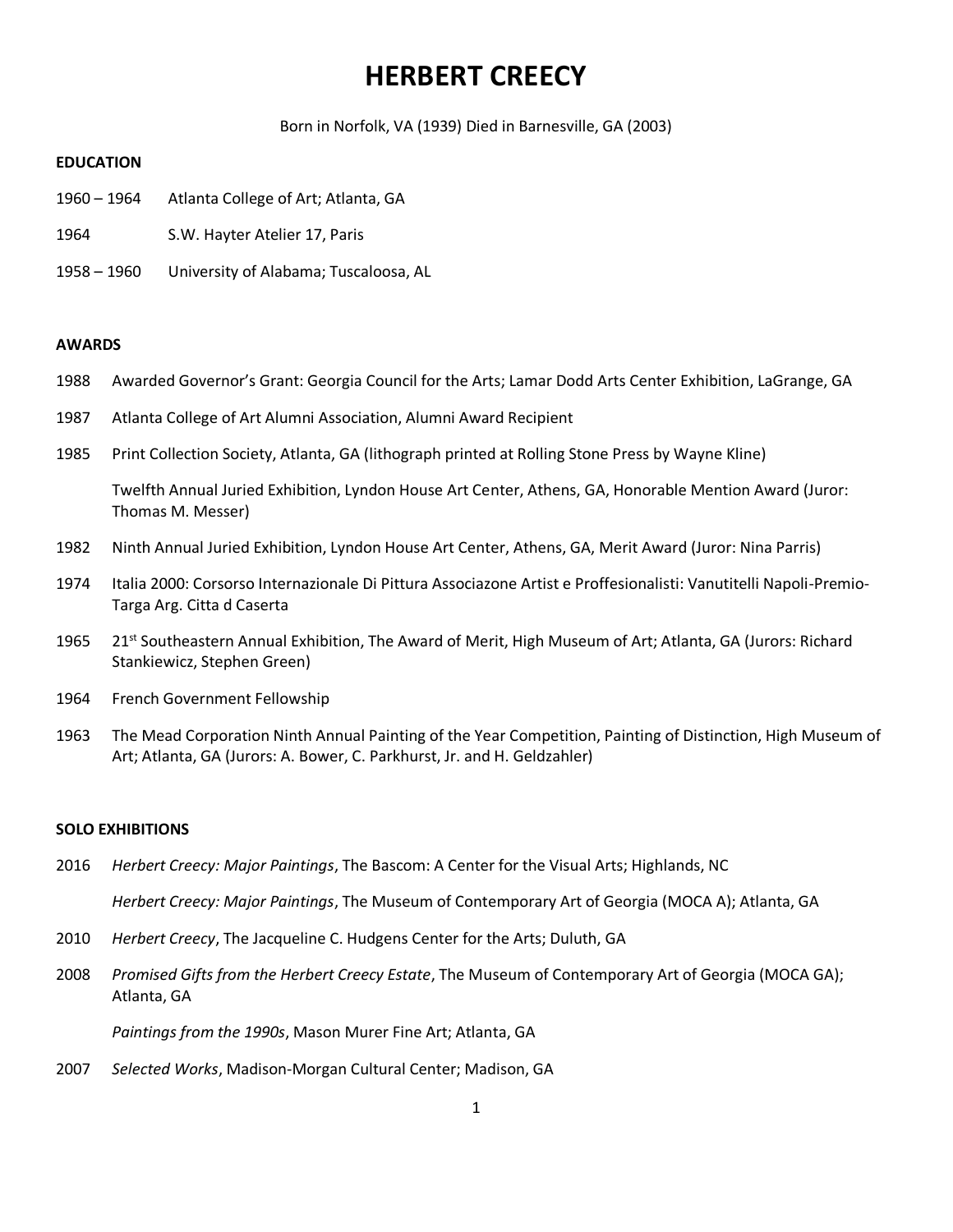*Mixed Media and Works on Paper: Herbert Creecy*, Mason Murer Fine Art; Atlanta, GA

- *Herbert Creecy: Works from the Private Collections of the artist's friends and patrons*, MOCA GA; Atlanta, GA
- *8 th Annual Masters Series: Herbert Creecy: Curves, Swerves and Repetitions*, City Gallery East; Atlanta, GA
- *Herbert Creecy: Connectedness*, Zinc Contemporary Art; Bluewater Bay, FL
- *Herbert Creecy: Shakin' Shanty 1982 – 1990*, Wade Gallery; Los Angeles, CA *Shakin' Shanties '83 – '90*, Novus, Inc.; Atlanta, GA
- Novus Gallery, Inc; Atlanta, GA

*Recent* Paintings, Wade Gallery; Los Angeles, CA

- *Herb* Creecy, Alexander Gallery; Atlanta, GA
- *Paintings 70s through 80s*, Lamar Dodd Art Center, LaGrange College; LaGrange, GA *Works on Paper,* Highland Gallery; Atlanta, GA
- *Paintings and Things '66 – '88*, Nexus Contemporary Art Center; Atlanta, GA
- *Herbert Creecy: Recent Paintings,* Patricia Carega Gallery; Washington, DC
- Fay Gold Gallery; Atlanta, GA
- V.N. International Gallery; Alexandria, VA
- Cumberland Gallery, Knoxville, TN

University of Tennessee Art Gallery, Knoxville, TN

Heath Gallery; Atlanta, GA (also 1980, 1979, 1977, 1974, 1973)

Auburn University Art Gallery; Auburn, AL

Objects Gallery; Savannah, GA

Dick Jemison Gallery; Birmingham, AL (also 1978, 1974)

- D.M. Gallery; London, England
- *Herb Creecy*, Image South Gallery; Atlanta, GA (also 1972)
- OK Harris; New York; NY
- *Herb Creecy: Recent Works,* High Museum of Art; Atlanta, GA
- Ilian Gallery; Atlanta, GA (also 1968)
- Unitarian Universalist Congregation; Atlanta, GA

Clark Atlanta University; Atlanta, GA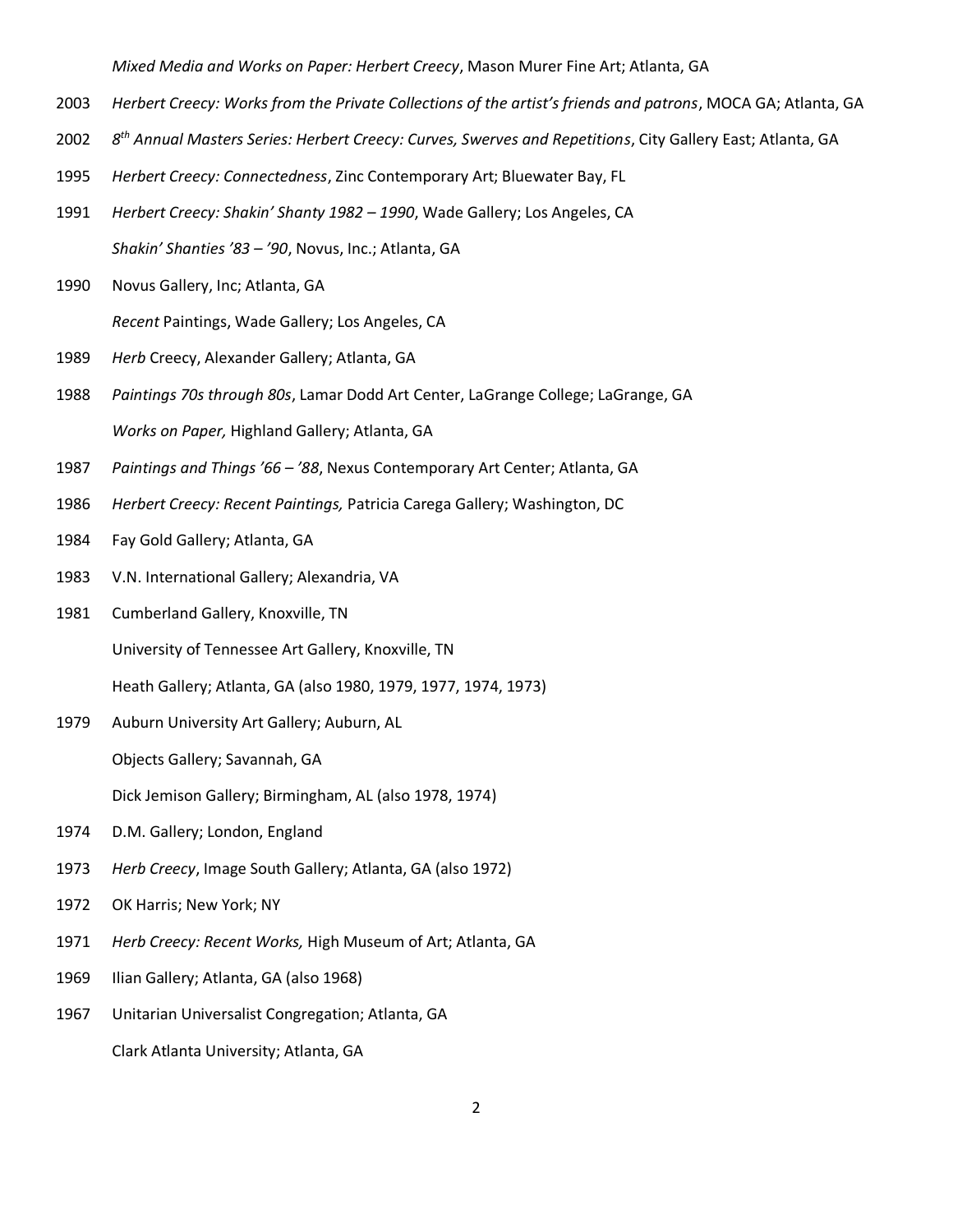- Mandola Gallery; Atlanta, GA
- High Museum of Art; Atlanta, GA

#### **GROUP EXHIBITIONS**

- *Made in the 80's: Selections from the Permanent Collection,* The Museum of Contemporary Art of Georgia (MOCA GA); Atlanta, GA
- *Trading Places, Part I: Selections from the MOCA Permanent Collection at the High Museum*; Atlanta GA
- *Twenty Georgia Masters,* The Museum of Contemporary Art of Georgia (MOCA GA); Atlanta, GA
- *Recent Acquisitions,* The Museum of Contemporary Art of Georgia (MOCA GA); Atlanta, GA
- *Light-Sound Intersections: Structure and Movement in Space and Time*, The Museum of Contemporary Art of Georgia (MOCA GA); Atlanta, GA
- *MOCA Majors* (from the permanent collection of MOCA GA), MOCA GA; Atlanta, GA
- *Wayne Kline and the Rolling Stone Press*, MOCA GA; Atlanta, GA
- *Selected Works: State of Georgia Art Collection*, MOCA GA; Atlanta, GA
- *Artists of the Heath Gallery: 1965 to 1998*, MOCA GA; Atlanta, GA *Georgia Triennial*, Telfair Museum of Art; Savannah, GA
- *Important Georgia Masters: Ed Moulthrop and Herbert Creecy*, SunTrust Gallery; Atlanta, GA
- *Progressive Art for a Progressive Alabama*, The Partners Gallery of The Business Center of Alabama; Montgomery, AL

*Lithographs of Work by Atlanta College of Art Alumni*, ACA Gallery 100

- *Herbert Creecy and Paula Jean Rice*, South Gallery, Florida Community College of Jacksonville; Jacksonville, FL
- *Perspectives of Contemporary Art: Herbert Creecy, Sidney Guberman, Jim Touchton*, Swan Coach House Gallery; Atlanta, GA
- *10th Anniversary Visiting Artists Exhibition*, Ewing Gallery of Art and Architecture, University of Tennessee; Knoxville, TN
- *Original Stone* (lithograph printed at the Rolling Stone Press), Gwinnett Council of Art; Lawrenceville, GA
- *Selected Lithographs by Southern Artist* (lithograph printed at Rolling Stone Press), Moody Gallery of Art, University of Alabama; Tuscaloosa, AL

*In and About Atlanta*, Nexus Contemporary Art Center; Atlanta, GA

*Visiting Artist Exhibition: Painters Karen Shaw and Herb Creecy*, Ewing Gallery of Art and Architecture, University of Tennessee; Knoxville, TN

*Master Prints from the Rolling Stone Press*, Wesleyan College; Macon, GA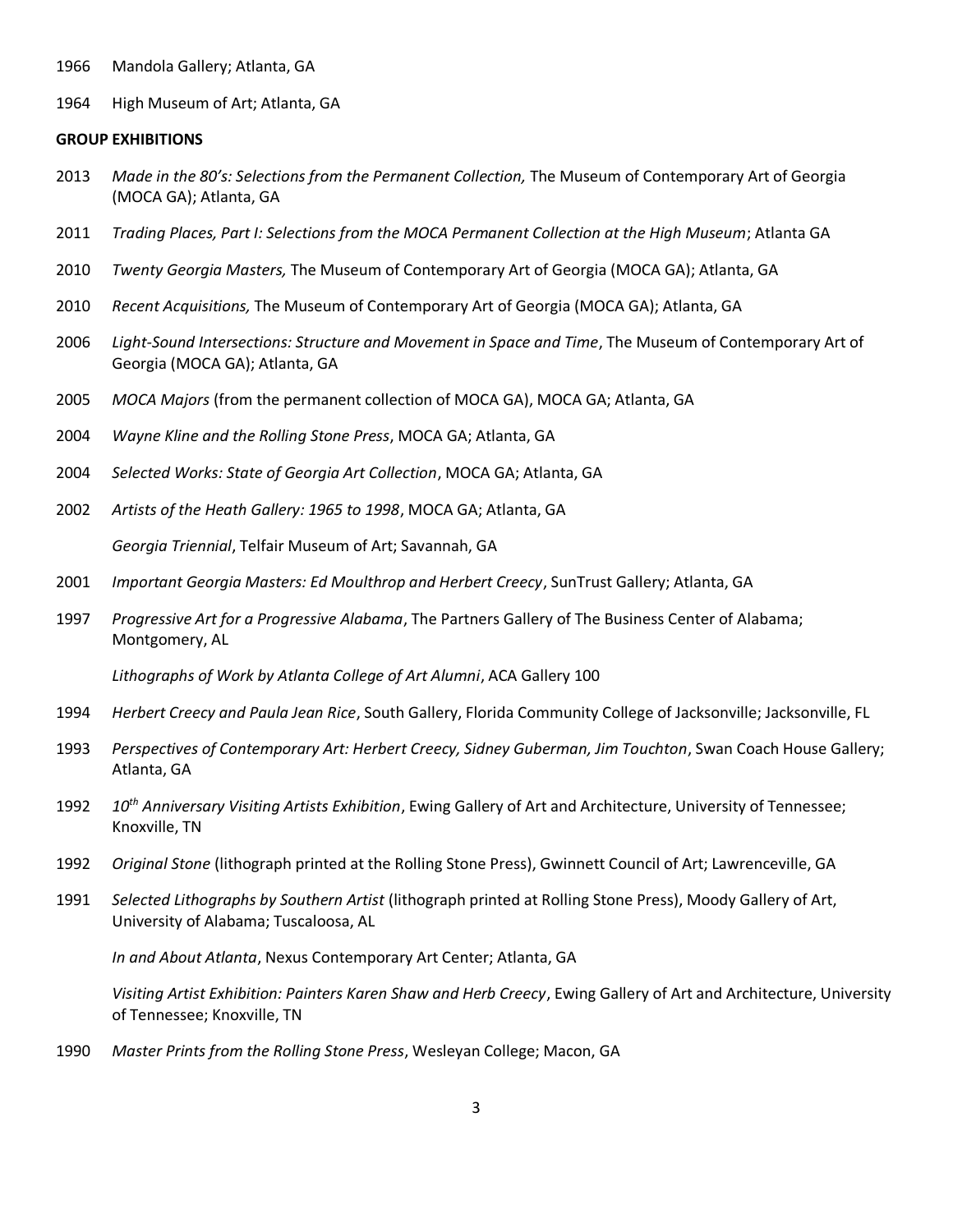*Gesture/Fluidity/The Stroke*, Chastain Gallery; Atlanta, GA

*Herbert Creecy and Whitney Leland: New Work*, Cumberland Gallery; Nashville, TN

1989 *Retrospective Show*, Rolling Stone Press, Columbia Museum of Art; Columbia, SC

*Selected Lithographs from the Rolling Stone Press*, Columbus Museum of Art; Columbus, GA

- 1988 *Fall Exhibition*, Swan Coach House Gallery; Atlanta, GA
- 1988 *Rolling Stone Press: Southeastern Artists*, Student Center Gallery, Georgia Institute of Technology; Atlanta, GA

*Contemporary Artists in Georgia: Selections from the High Museum's Collection*, High Museum of Art at the Georgia-Pacific Center; Atlanta, GA

Adams Outdoor Advertising Company; Atlanta, GA

*Robert Sowers, Herbert* Creecy, OK South; Miami, FL

- 1987 *Inman Park and Virginia-Highlands Annual Open Studios and Sale*; Atlanta, GA
- 1986 *Paths Crossed*, Highland Gallery; Atlanta, GA

*Ten Artists, 10 Years*, Gallery 291; Atlanta, GA and the Madison-Morgan Cultural Center; Madison, GA

- 1985 *Southern Connections*, Blount Invitational; Montgomery, AL
- 1984 *Art Contemporania Della Carolina Del Nord*, Della Carolina Sud E Della; GA, USA/ Volti Del Sud; Rome, Italy *Images on Paper Invitational*, Ewing Gallery of Art and Architecture, University of Tennessee; Knoxville, TN
- 1983 *Southern Abstractions: Five Painters,* Ewing Gallery of Art and Architecture, University of Tennessee; Knoxville, TN *University of Georgia Art Department of Art Faculty Exhibition*, Georgia Museum of Art; Athens, GA *Eyeball to Eyeball: Bob Beauchamp and Herbert Creecy*, University of Georgia Department of Art Gallery; Athens, GA
- 1982 *Artist in Georgia*, Lamar Dodd Art Center; LaGrange, GA

*Toys Designed by Artists*, Little Rock Art Center; Little Rock, AK

*29th Arts Festival of Atlanta*; Atlanta, GA

*LaGrange National VII*, Chattahoochee Valley Art Association; LaGrange, GA

- 1980 *Artists in Georgia*, High Museum of Art; Atlanta, GA (also 1979, 1974 and 1971)
- 1979 *Art Patron Art*, Southeastern Center for Contemporary Art; Winton-Salem, NC
- 1978 *Painting Invitational*, West Carolina University; Cullowhee, NC
- 1977 *35th Biennial Exhibition of Contemporary American Painting*, Corcoran Museum of Art; Washington, DC
- 1976 *35 Artists in the Southeast*, High Museum of Art; Atlanta, GA
- 1974 *Italia 2000*, Naples, Italy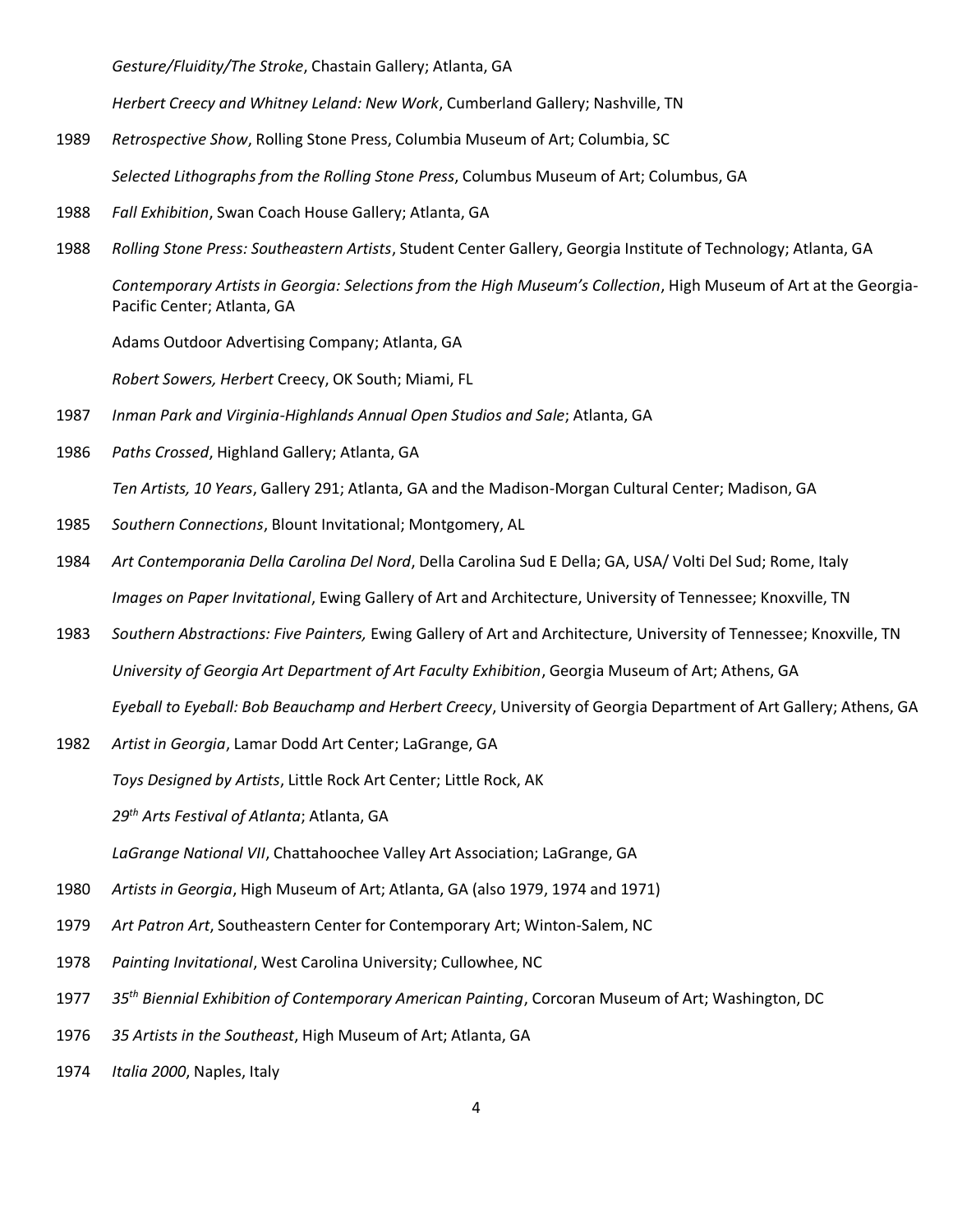- 1973 *Artist Biennial Preview*, New Orleans Museum of Art; New Orleans, LA *New American Abstract Painting*, Vassar College; Poughkeepsie, NY *Artist Choice I and II*, Oglethorpe University; Atlanta, GA (also 1972)
- 1970 *The American Federation of Arts Drawing Society National Exhibition*, Atlanta, GA *Southeastern Annual Exhibition*, High Museum of Art; Atlanta, GA (also 1966, 1965 and1964)
- 1967 *Annual Garden Exhibition*, Callaway Gardens; Pine Mountain, GA (also 1966 and 1964) *Hunter Museum Annual Exhibition*, Hunter Museum of Art; Chattanooga, TN (also 1964)
- 1966 *Art in Embassies Program*, United States State Department; Washington, DC
- 1965 *South Annual National Invitational Exhibition*, University of Tennessee; Knoxville, TN
- 1964 New Arts Gallery; Atlanta, GA
- 1963 *The Mead Corporation Ninth Annual Painting of the Year Competition Exhibition*; Atlanta, GA
- 1962 *Georgia Artists Show*, Savannah, GA

## **MUSEUM AND INSTITUTIONAL COLLECTIONS**

The Columbus Museum, Columbus, Georgia Morris Museum of Art, Augusta, GA Mobile Museum of Art, Mobile, AL Whitney Museum of American Art; New York, NY High Museum of Art; Atlanta, GA Telfair Museum; Savannah, GA Morris Museum of Art; Augusta, GA Corcoran Museum; Washington, DC The Museum of Contemporary Art of Georgia (MOCA GA); Atlanta, GA Akron Museum of Art; Akron, OH Art Museum of Palm Beach; West Palm Beach, FL Housatonic Museum of Art, Housatonic College, Bridgeport, CN Indianapolis Museum of Art; Indianapolis, IN Creekwood Botanical Gardens and Fine Art; Nashville, TN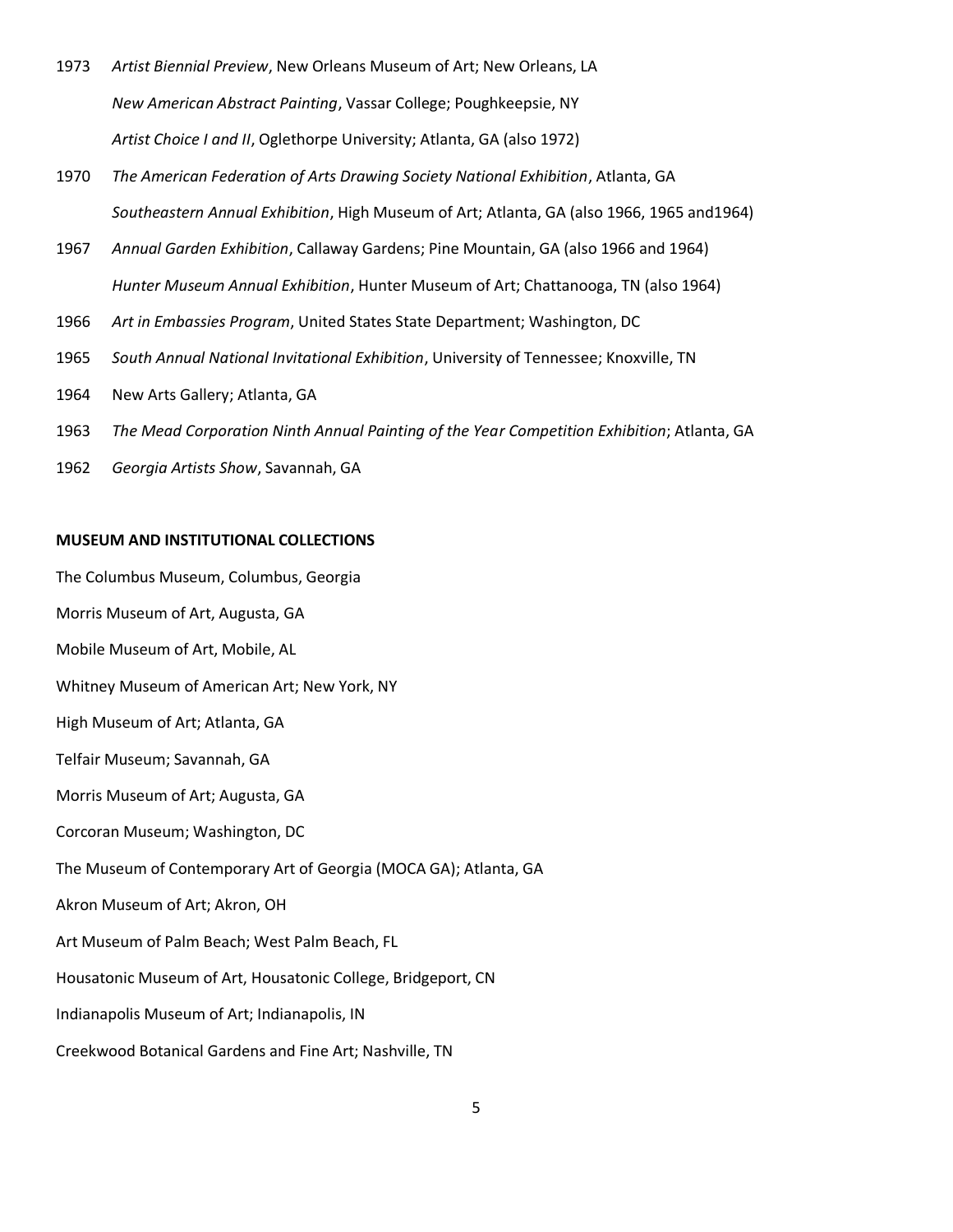Lamar Dodd Art Center; LaGrange, GA Herbert J. Johnson Collection, Cornell University, Ithaca, NY University of Tennessee Art and Architecture Gallery; Knoxville, TN Clark Atlanta University Art Galleries; Atlanta; GA Emory University Cannon Chapel; Atlanta, GA University of Central Florida; Orlando, FL State of Georgia Art Collection; Atlanta, GA

## **CORPORATE AND PRIVATE COLLECTIONS**

Mead Packaging Corporation; Atlanta, GA King & Spalding; Atlanta, GA Alston & Bird; Atlanta, GA Troutman Sanders; Atlanta, GA Kilpatrick Stockton; Atlanta, GA Paul Hastings; Atlanta, GA McKenna, Long & Aldridge; Atlanta, GA Powell Goldstein; Atlanta, GA Kutak Rock; Atlanta, GA Shearson Lehman Hutton American Express, Inc; Atlanta, GA Bank South; Atlanta, GA Waverly Hotel; Atlanta, GA Richard B. Russell Federal Building; Atlanta, GA Surf Air; Atlanta, GA Portman Properties; Atlanta, GA Barton Protective Services Inc; Atlanta, GA Patio Restaurant; Atlanta, GA Marra's Restaurant; Atlanta, GA Marriot Marquis; Atlanta, GA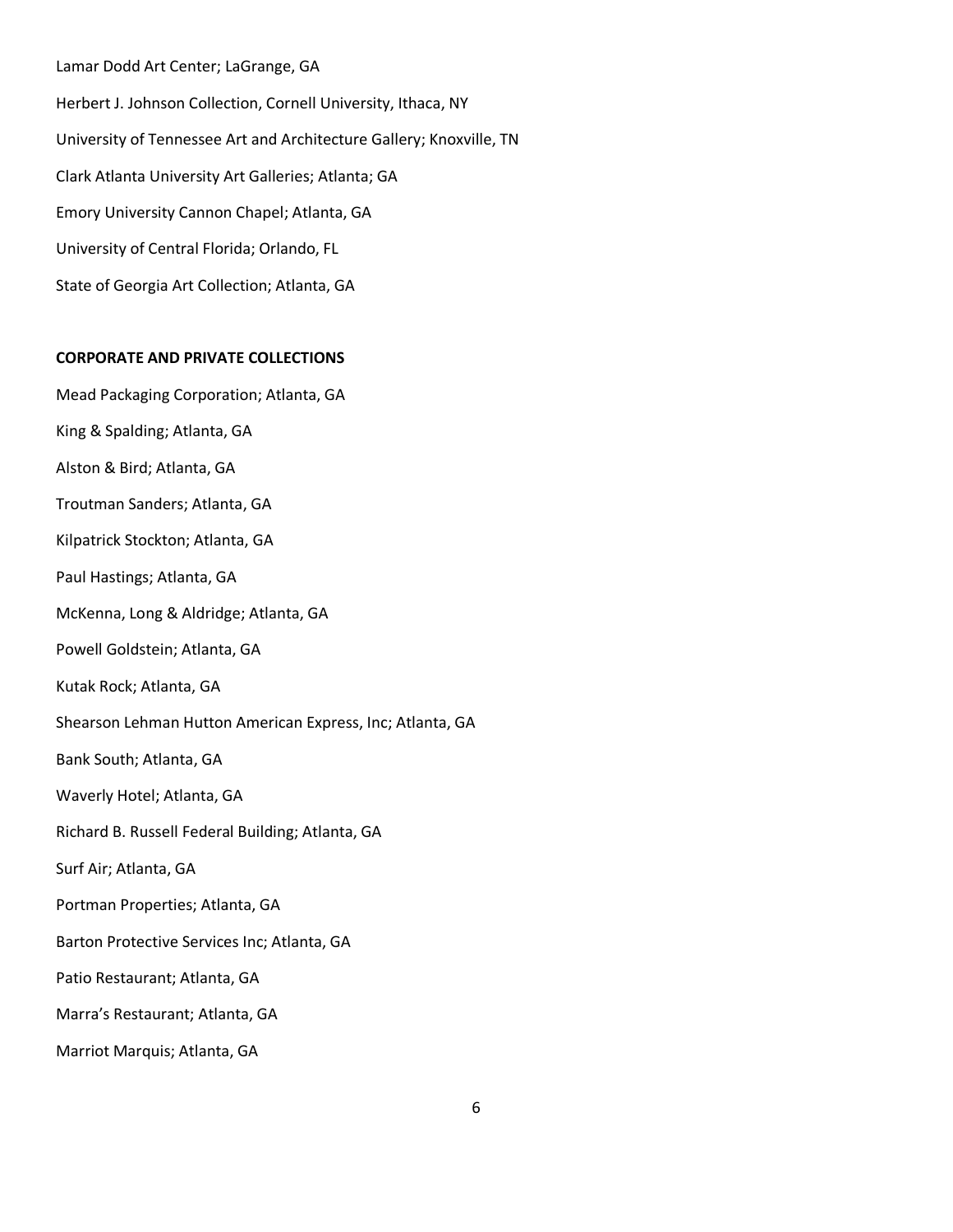National Bank of Georgia; Atlanta, GA Wilma Southeast; Atlanta, GA J.B. Sadler Ltd; Glenview, IL Heery International; Atlanta, GA American Telephone and Telegraph Corporation; Chicago, IL McDonald Corporation; Oak Park, IL Alabama Power Company; Birmingham, AL First National Bank of Birmingham; AL Chase Manhattan Bank; New York, NY IBM Corporation; Raleigh, NC Federal Reserve Bank; Richmond, VA Jemison Investment Company; Birmingham, AL Fuqua National; Atlanta, GA Omni International; Atlanta, GA Atlanta Capital Management, Inc; Atlanta, GA Southern Progress Corporation; Birmingham, AL Gay Construction Company; Atlanta, GA Cousins Properties (First Union Tower); Greensboro, NC Bridgestone Corporation; Nashville, TN

## **SELECTED BIBLIOGRAPHY**

Wolf, Debra. *Color Unfurled: The Joy is Palpable in Notable Georgia artist's swirling, curving hues*. Atlanta Journal Constitution. July 1, 2007.

Fox, Catherine. *Creecy Through Thick and Thin*. Atlanta Journal Constitution. July 27, 2003.

Millay, Amanda. *Room to Remember: Collective exhibit honors Northside Artist*. Northside Neighbor. July 16, 2003.

Fox, Catherine. *Dynamic Art Mirrored Life of Herbert Creecy*. Atlanta Journal Constitution. July 1, 2003

Nelson, Charles. *Reviews Southeast: Atlanta* (Georgia Triennial). Art Papers Magazine, July/August 2002.

Exhibition Catalogue, *Georgia Triennial - Herbert Creecy*, pages 19 -20, 2002.